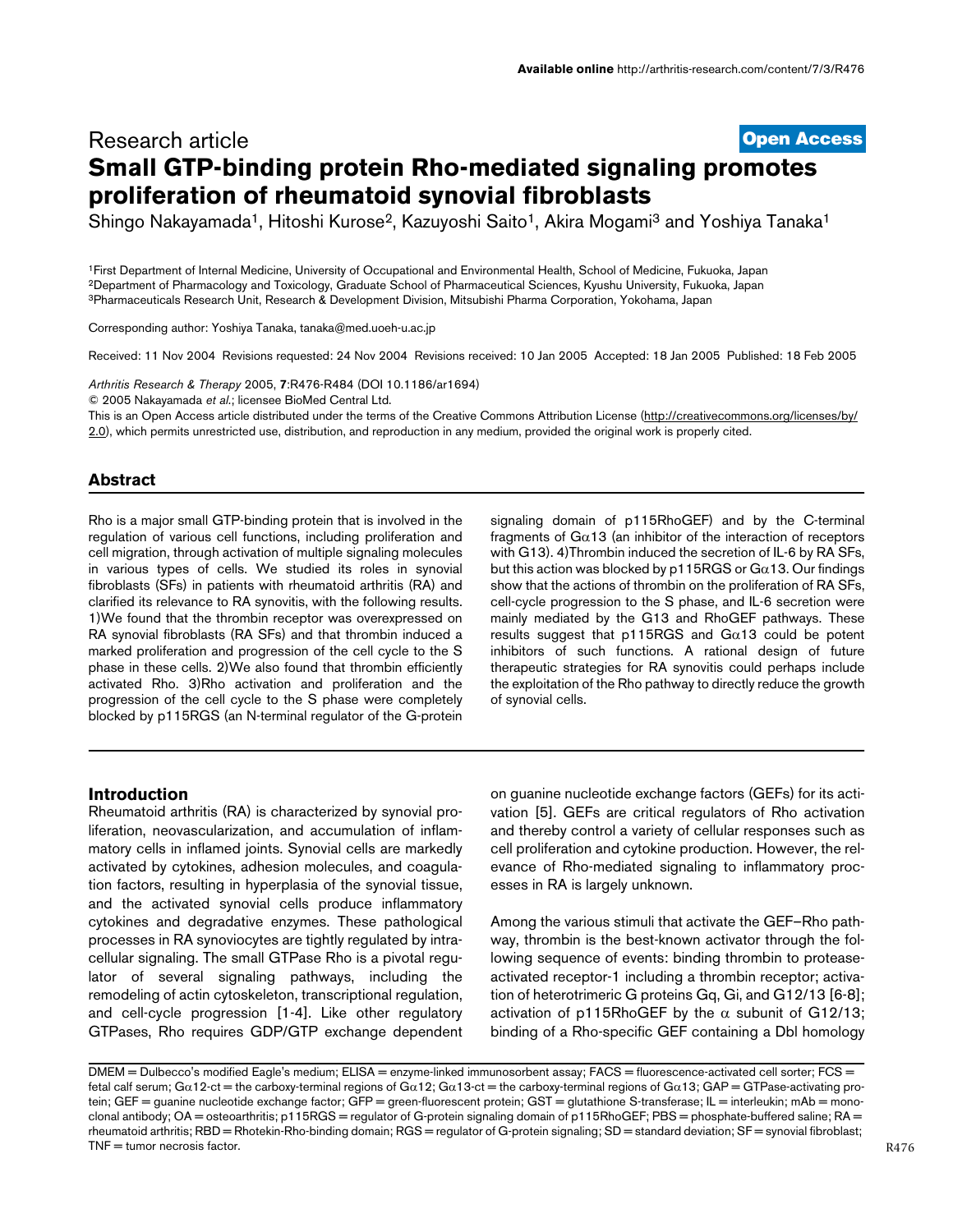domain to Rho; and activation of Rho by GDP/GTP exchange [9-12].

Recent studies have indicated that Rho regulates cellular functions in inflammatory cells [13-16]. Rho GTPases have been implicated in the regulation of cell proliferation and IL-2 production in T cells [13,17,18]. RA is a representative inflammatory disease and is characterized by accumulation of T cells and proliferation of synovial fibroblasts [19,20]. Although many molecules, including inflammatory cytokines such as IL-1, tumor necrosis factor (TNF), and IL-6 and growth factors, have been implicated as pathogenic factors in RA, the coagulation system is also involved in the inflammatory processes in RA synovitis. High levels of various clotting and fibrinolytic factors such as thrombin are found in the synovial fluid of patients with RA [21-24], and high concentrations of thrombin are detected in RA synovial tissue [25,26]. Moreover, thrombin promotes chemotaxis and adhesion of inflammatory cells such as lymphocytes and the production of various proinflammatory molecules [25,27,28]. Thrombin may therefore play an important pathological role in RA synovitis.

The aim of the present study was to determine the role of Rho-mediated signaling in the regulation of synovial proliferation and cytokine production in RA SFs. The results indicate that thrombin stimulation induces proliferation and IL-6 secretion by RA SFs through G13 and Rho pathways and suggest that the G13–GEF–Rho pathway plays an important role in the RA inflammatory process.

## **Materials and methods**

The study protocol was approved by the Human Ethics Review Committee of the University of Occupational and Environmental Health, Japan, and we obtained a signed consent form from each subject before taking tissue samples used in the present study.

### **Synovial tissues and culture of synovial fibroblasts**

Synovial tissues were obtained from five women (aged 45 to 66 years) with active RA or osteoarthritis (OA) whose disease had been diagnosed according to the criteria of the American College of Rheumatology [29-32] and who were treated by joint replacement surgery. All the enrolled patients with RA had more than six swollen joints, more than three tender joints, and an erythrocyte sedimentation rate (Westergren) of >28 mm/hour.

Samples were dissected under sterile conditions in PBS and were immediately prepared for culture of fibroblast-like synovial cells. Briefly, the tissue samples were minced into small pieces and digested with collagenase (Sigma Aldrich, Tokyo, Japan) in serum-free DMEM (Gibco BRL, Grand Island, NY, USA). The cells were filtered through a nylon mesh and then were washed extensively and sus-

pended in DMEM supplemented with 10% FCS (Bio-Pro, Karlsruhe, Germany) and streptomycin/penicillin (10 units/ ml; Sigma Aldrich). Finally, isolated cells were seeded in 25-cm2 culture flasks (Falcon, Lincoln Park, NJ, USA) and cultured in a humidified 5%  $CO<sub>2</sub>$  atmosphere. After overnight culture, nonadherent cells were removed and incubation of adherent cells was continued in fresh medium. At confluence, the cells were trypsinized, passaged at a 1:3 split ratio, and recultured. The medium was changed twice each week, and the cells were used after 2 to 5 passages. We characterized cultured synovial cells derived from the synovium of RA patients. The cells were spindle-shaped and grew in a cobblestone pattern. Flow cytometric analysis of these cells indicated that they lacked macrophage markers such as major-histocompatibility-complex class II antigens CD14 and CD11b (data not shown). Thus, RA synovial cells are type B synovial-fibroblast-like cells.

### **Materials**

Human thrombin was purchased from Sigma Aldrich. The following mAbs were used: fluorescein-isothiocyanate-conjugated control mAb anti-Thy 1.2 (Becton Dickinson, San Jose, CA, USA) and antithrombin receptor mAb ATAP2 (Santa Cruz Biotechnology, Santa Cruz, CA, USA). A Rho activation kit containing glutathione S-transferase (GST)- Rhotekin-Rho-binding domain (RBD) (GST-RBD) beads was purchased from Cytoskeleton (Denver, CO, USA).

### **Adenoviral infection**

Recombinant adenoviruses encoding green-fluorescent protein (GFP), the C-terminal regions of  $G\alpha$ 12 ( $G\alpha$ 12-ct), the C-terminal regions of G $\alpha$ 13 (G $\alpha$ 13-ct), and the regulator of the G-protein signaling domain of p115RhoGEF (p115RGS) were produced as described previously [33]. RA SFs were plated onto a six-well culture dish and cultured in DMEM containing 10% FCS. After 24 hours, the cells were infected with recombinant adenoviruses at a multiplicity of infection of 30 for 1 hour at 37°C. Cells infected or not infected with adenovirus were then starved in DMEM with 1% FCS and cultured for an additional 48 hours before treatment. Under these conditions, infection with adenoviruses coding for GFP made almost 100% of cells GFP-positive. None of these vectors produced cytotoxic effects on RA SFs until 96 hours after infection, as confirmed by trypan blue staining (data not shown).

## **Flow microfluorometry**

Staining and flow-cytometric analysis of RA SFs were conducted by standard procedures, as described previously [34], using a FACScan (Becton Dickinson, Mountain View, CA, USA). Briefly, cells  $(2 \times 10^5)$  were incubated with fluorescein-isothiocyanate-conjugated negative control mAb anti-Thy-1.2 or antithrombin receptor mAb at saturating concentrations in fluorescence-activated cell sorter (FACS) medium consisting of Hanks' balanced salt solu-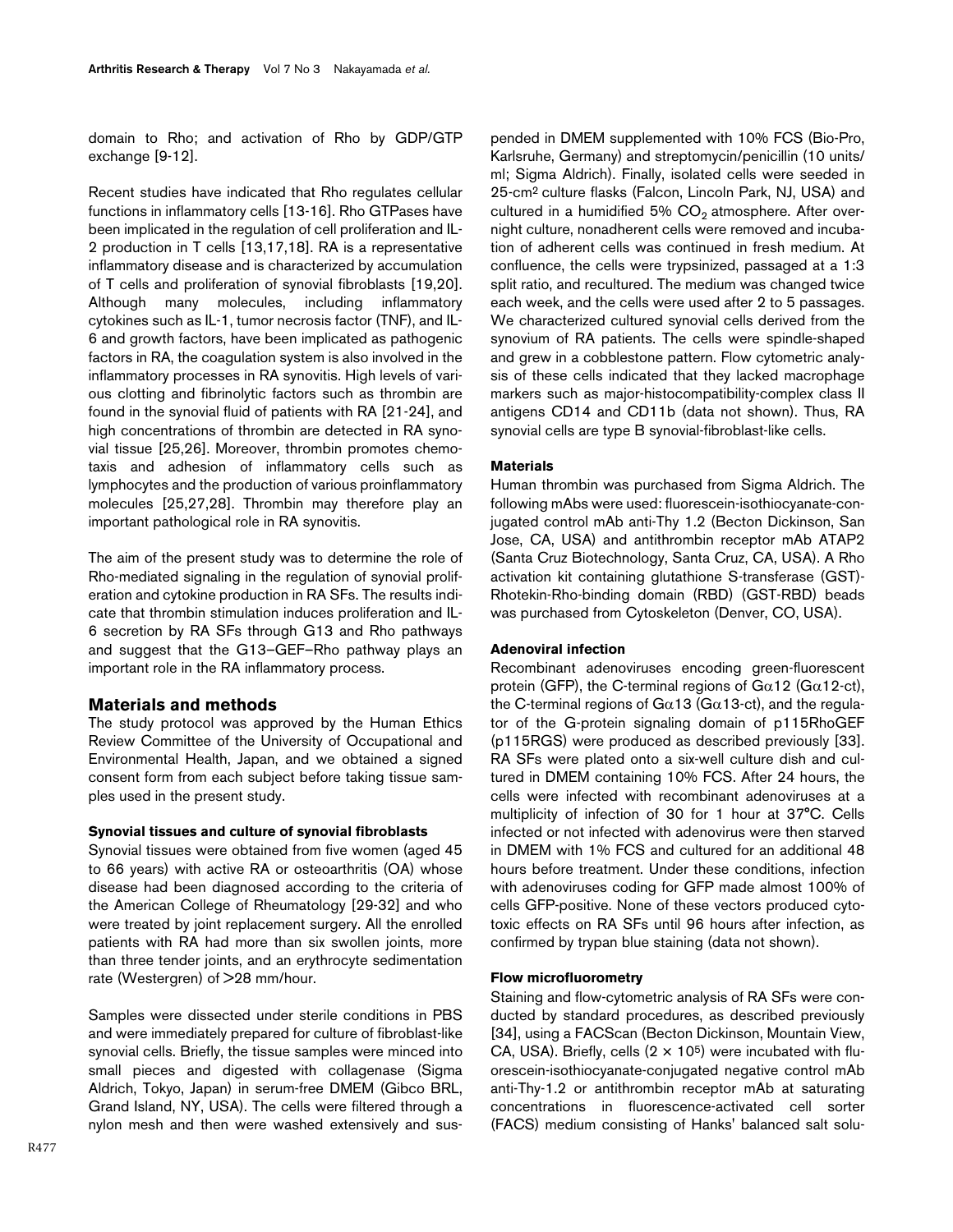tion (Nissui, Tokyo, Japan), 0.5% human serum albumin (Mitsubishi Pharma, Osaka, Japan), and  $0.2\%$  NaN<sub>3</sub> (Sigma Aldrich) for 30 min at 4°C. After three washes in FACS medium, the cells were analyzed with the FACScan. Cellsurface antigens on single cells were quantified using standard beads, QIFKIT (Dako Japan, Kyoto, Japan), as described previously [35,36]. The data were used to construct the calibration curve of mean fluorescence intensity versus antibody-binding capacity. The cell specimen was analyzed on the FACScan and antibody-binding capacity calculated by interpolation on the calibration curve. When green-fluorescence laser detection was set at 450 nm in the FACScan used, antibody-binding capacity  $= 414.45 \times$ exp  $(0.0092 \times \text{Mean fluorescence intensity})$   $(R2 =$ 0.9999). Subsequently, specific antibody-binding capacity was obtained after corrections for background, apparent antibody-binding capacity of the negative control mAb anti-Thy-1.2. The specific antibody-binding capacity is the mean number of accessible antigenic sites per cell, referred to as antigen density and expressed in sites/cell.

## **Proliferation assay**

RA SFs  $(1 \times 10^4)$  infected with or free of adenoviruses were seeded and incubated in 96-well flat-bottomed microfilter plates (Costar, Cambridge, MA, USA) in DMEM con-

#### **Figure 1**

taining 1% FCS for 48 hours at 37°C and were then stimulated with the indicated amount of thrombin. At 24 hours after the thrombin stimulation, cells were stained with TetraColor One (Seikagaku, Tokyo, Japan) including tetrazolium and an electron-carrier mixture for detecting cell proliferation. After the cells had been stained in this way for 1 hour at 37°C, the optical density value of each well was measured using an ELISA plate reader at 450 nm.

#### **Cell-cycle analysis**

RA SFs infected with or free of adenoviruses were cultured for 48 hours in DMEM containing 1% FCS and then stimulated with the indicated amount of thrombin. At 24 hours after thrombin stimulation, the cells were collected, washed with PBS, and fixed in 70% ethanol for 2 hours at 4°C. After treatment of cells with 10 µg/ml ribonuclease (Wako, Osaka, Japan) for 15 min at 37°C, the cells were stained with 50  $\mu$ g/ml propidium iodide (Sigma Aldrich) for 2 minutes. The DNA content was subsequently measured by FACScan.

### **Rho activation assay**

Rho activation was determined by a pull-down assay using GST-RBD beads [37,38]. Forty-eight hours after adenovirus infection, RA SFs were stimulated with 10 units/ml



Overexpression of thrombin receptor on SFs from patients with RA. (a) Histograms representing thrombin receptor expression on synovial fibroblasts (SFs) from rheumatoid arthritis (RA) and osteoarthritis (OA) patients. Cells were stained with the antithrombin receptor mAb ATAP2. Flow-cytometric analyses were performed using FACScan. Open histograms represent the number of cells stained with ATAP2 in each logarithmic scale on a fluorescence amplifier. Shaded histograms represent profiles of anti-Thy1.2 mAb as a negative control. **(b)** Comparison of thrombin receptor expression in RA and OA SFs. The expression of thrombin receptor was analyzed by FACScan. Each value represents the number of molecules expressed per cell, calculated using standard QIFKIT beads from five similar experiments, as described in Materials and methods. Data are expressed as mean ± standard deviation for five independent donors. FACS, fluorescence-activated cell sorter. \*\**P* < 0.01.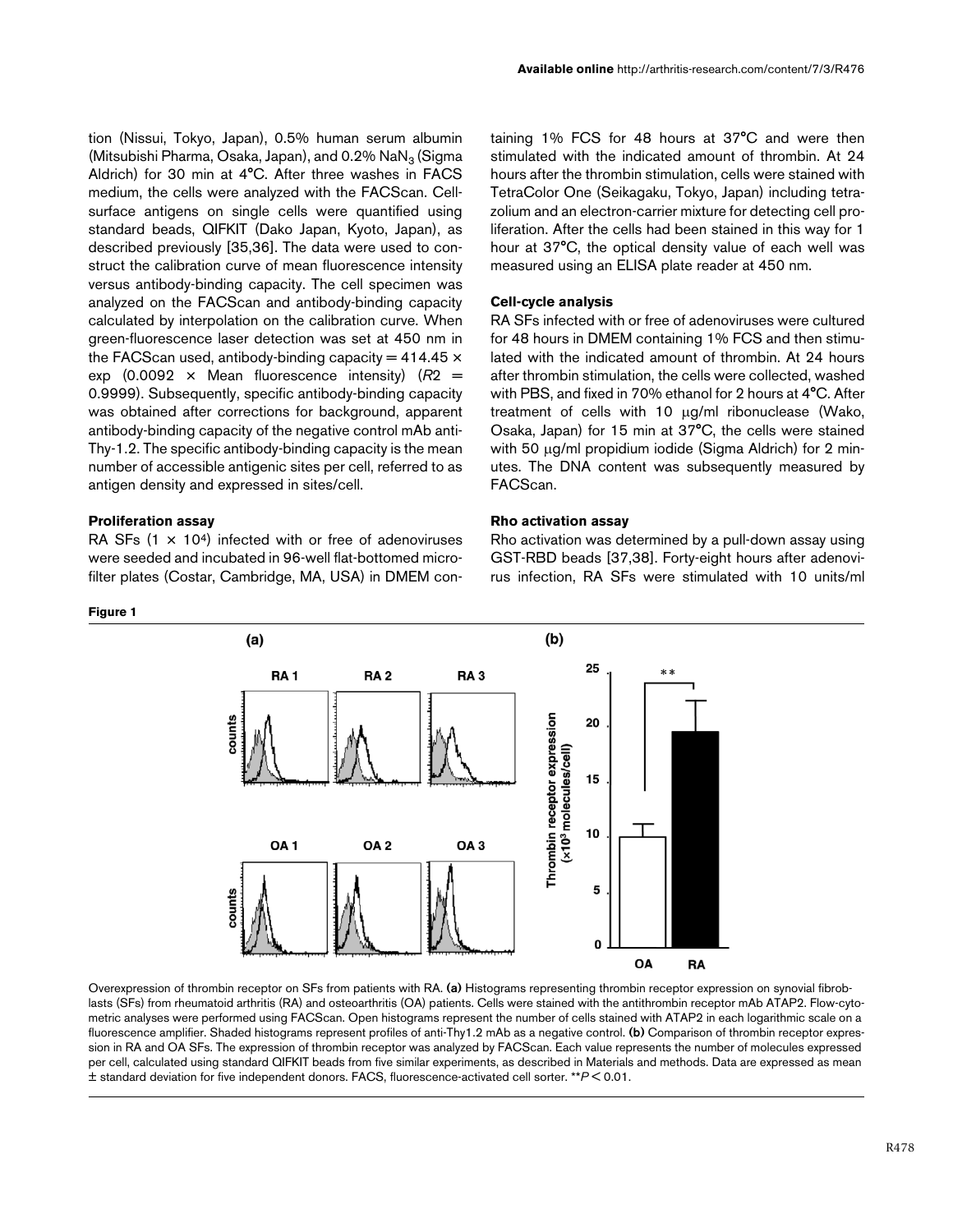



Thrombin induces synovial proliferation and progression to S phase in RA SFs. Cells were cultured for 48 hours in DMEM containing 1% FCS and then stimulated with the indicated amount of thrombin. For the proliferation assay, at 24 hours after thrombin stimulation, cells were stained with TetraColor One including tetrazolium and electron-carrier mixture for detecting cell proliferation. The optical density (OD) was measured by ELISA plate reader at 450 nm. For analysis of the cell cycle, at 24 hours after thrombin stimulation, cells were collected, washed with PBS, and fixed in 70% ethanol for 2 hours at 4°C. After treatment of cells with 10 µg/ml ribonuclease for 15 min at 37°C, fixed cells were stained with 50 µg/ml propidium iodide for 2 min. The DNA content was subsequently measured by FACScan fluorescence-activated cell sorter. **(a)** Dose-dependent proliferation of synovial fibroblasts (SFs) from rheumatoid arthritis (RA) patients. The OD was measured by ELISA plate reader at 450 nm. **(b)** Histogram representing the cell cycle in RA SFs, as detected by FACScan. **(c)** Dose-dependent S-phase progression of the cell cycle in RA SFs. Numbers represent the percentage of cells exhibiting mean channel fluorescence (FL2-H) in the S/G<sub>2</sub>/M phase of the cell. Data are expressed as mean ± standard deviation for five experiments, using five independent donors. \*\**P* < 0.01 in comparison with the value found without thrombin stimulation.

thrombin, quickly washed with ice-cold Tris-buffered saline, and lysed in 500 µl of lysis buffer (50 mM Tris, pH 7.5, 10 mM MgCl<sub>2</sub>, 0.5 M NaCl, 1% Triton X-100, 0.5% sodium deoxycholate, 0.1% SDS, 500 µg/ml tosyl arginine methyl ester, and 10 µg/ml each of leupeptin and aprotinin). Cell lysates were immediately centrifuged at 8,000 rpm at 4°C for 5 min and equal volumes of lysates were incubated with 30 µg GST-RBD beads for 1 hour at 4°C. The beads were washed twice with wash buffer (in mmoles: 25 Tris, pH 7.5; 30  $MgCl<sub>2</sub>$ ; 40 NaCl), and bound Rho was eluted by boiling each sample in Laemmli sample buffer. Eluted samples from the beads and total cell lysate were then electrophoresed on 12% SDS–PAGE gels, transferred to nitrocellulose, blocked with 5% nonfat milk, and analyzed by western blotting using a polyclonal anti-Rho antibody.

### **Statistical analysis**

Data are expressed as mean ± standard deviation (SD) of the number of indicated patients. Differences from the control were examined for statistical significance by the Mann– Whitney *U* test. A *P* value less than 0.05 denoted the presence of a statistically significant difference.

#### **Results**

## **High expression of thrombin receptor on RA SFs**

First, we assessed the expression of thrombin receptor on synovial fibroblasts using FACScan. Fig. 1a shows the histogram of thrombin receptor expressed on RA and OA synovial fibroblasts. Although thrombin receptor was expressed on both types of synovial fibroblasts, its level was significantly higher in RA than OA fibroblasts (Fig. 1b). These results were identified in synovial fibroblasts from patients with RA and OA  $(n = 5$  each).

## **Thrombin induces synovial proliferation and S-phase progression of the cell cycle in RA SFs**

To assess the effect of thrombin on the proliferation of RA SFs, we performed proliferation assay and cell-cycle analysis. After cells were starved for 48 hours in DMEM containing 1% FCS, cells were stimulated with the indicated amount of thrombin for 24 hours. Thrombin significantly induced cell proliferation in a dose-dependent manner (Fig. 2a). As shown in Fig. 2b, the vast majority of the starved cells existed at the propidium-iodide-low G0/G1 phase and showed little progression to S phase. However, thrombin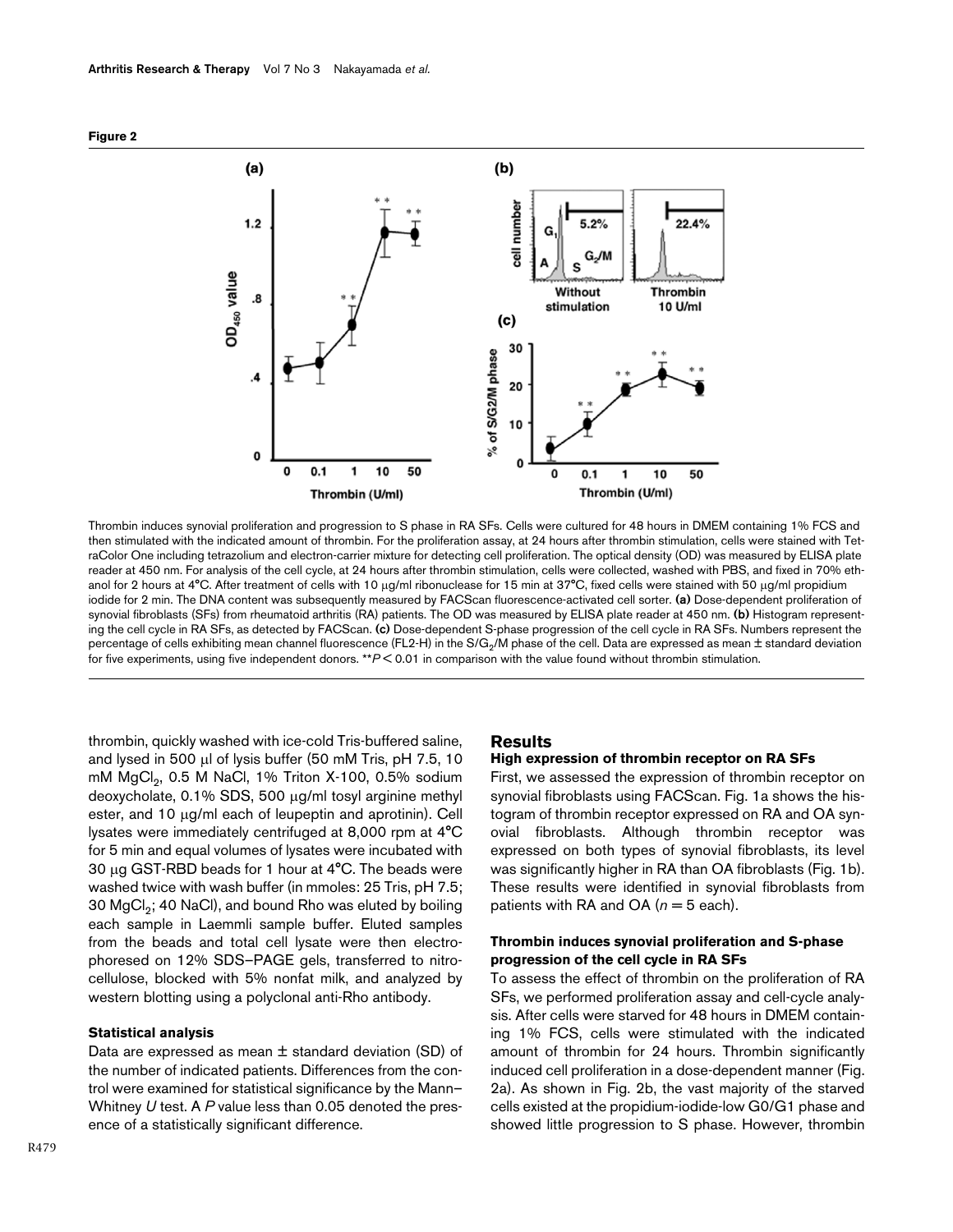

Effects of thrombin on proliferation and cell cycle in SFs from RA and OA. Cells were cultured for 48 hours in DMEM containing 1% FCS and then stimulated with 10 units/ml thrombin. **(a)** Time-course of proliferation of synovial fibroblasts (SFs) from patients with rheumatoid arthritis (RA) (dark symbols) and patients with osteoarthritis (OA) (light symbols). Continuous lines, thrombin-stimulated cells; dotted lines, unstimulated cells. The optical density (OD) was measured by ELISA plate reader at 450 nm. **(b)** Comparison of cell cycle in RA SFs and OA SFs. Numbers represent the percentage of cells exhibiting mean channel fluorescence (FL2-H) in the S/G<sub>2</sub>/M phase of the cell-division cycle. Data are expressed as mean  $\pm$ standard deviation of five experiments, using five independent donors. \*\**P* < 0.01.

significantly increased the  $S/G<sub>2</sub>/M$  phase of the cell in a dose-dependent manner (Fig. 2b,c). The maximum effects of thrombin on cell proliferation and progression to S phase were noted at 10 units/ml. These results indicate that thrombin acts as an important stimulator of RA synovial proliferation.

We next compared cell growth and the cell cycle of RA SFs with those of OA SFs. As shown in Fig. 3a, thrombin induced cell growth and cell-cycle progress in both RA and OA SFs, whereas unstimulated cells did not proliferate well. However, thrombin-induced proliferation of RA SFs was significantly higher than that of OA SFs after incubation for 24 or 48 hours. As shown in Fig. 3b, thrombin induced cell-cycle progress to S phase in both RA and OA SFs, but the responses of RA SFs were significantly higher than those of OA SFs after 24 hours of incubation.

## **Involvement of small GTP-binding protein Rho activation in thrombin-induced signaling in RA SFs**

Thrombin is known to bind to protease-activated receptor-1 such as thrombin receptor, and binding of thrombin to receptors leads to activation of the G protein  $G\alpha$ 13 and induces activation of p115RhoGEF, a Rho-specific GEF, and thereby activates Rho [9-12]. We measured Rho acti-

vation and its inhibition in RA SFs using the GST-Rhotekin fusion protein. We used the C-terminal regions of  $Ga12$ and G $\alpha$ 13, which inhibit G $\alpha$ 12 and G $\alpha$ 13 from coupling with each receptor, or the regulator of the G-protein signaling domain of p115RhoGEF, which inhibits endogenous p115RhoGEF function by blocking the interaction of p115RhoGEF with  $Ga12/13$  and by its GTPase-activating-protein activity on  $G\alpha$ 12/13 [33,39,40]. After adenoviral infection, cells were stimulated with 10 units/ml thrombin, and the lysates from cells were incubated with Rhotekin bound to GST beads to determine Rho activation. As shown in Fig. 4, thrombin stimulation increased the amount of activated Rho in RA SFs infected or not infected with adenoviruses encoding control vector, suggesting that thrombin activates Rho in RA SFs. However, the expression of  $Ga13$ -ct or p115RGS completely prevented thrombininduced Rho activation (Fig. 4). These results suggest that Rho is involved in signaling via thrombin-stimulation, which leads to synovial proliferation.

## **Involvement of G protein G**α**13 and Rho-GEF in thrombin-induced proliferation of RA SFs**

Thrombin (10 unit/ml) significantly induced synovial proliferation and S-phase progression in RA SFs infected or not infected with adenoviruses encoding control vector and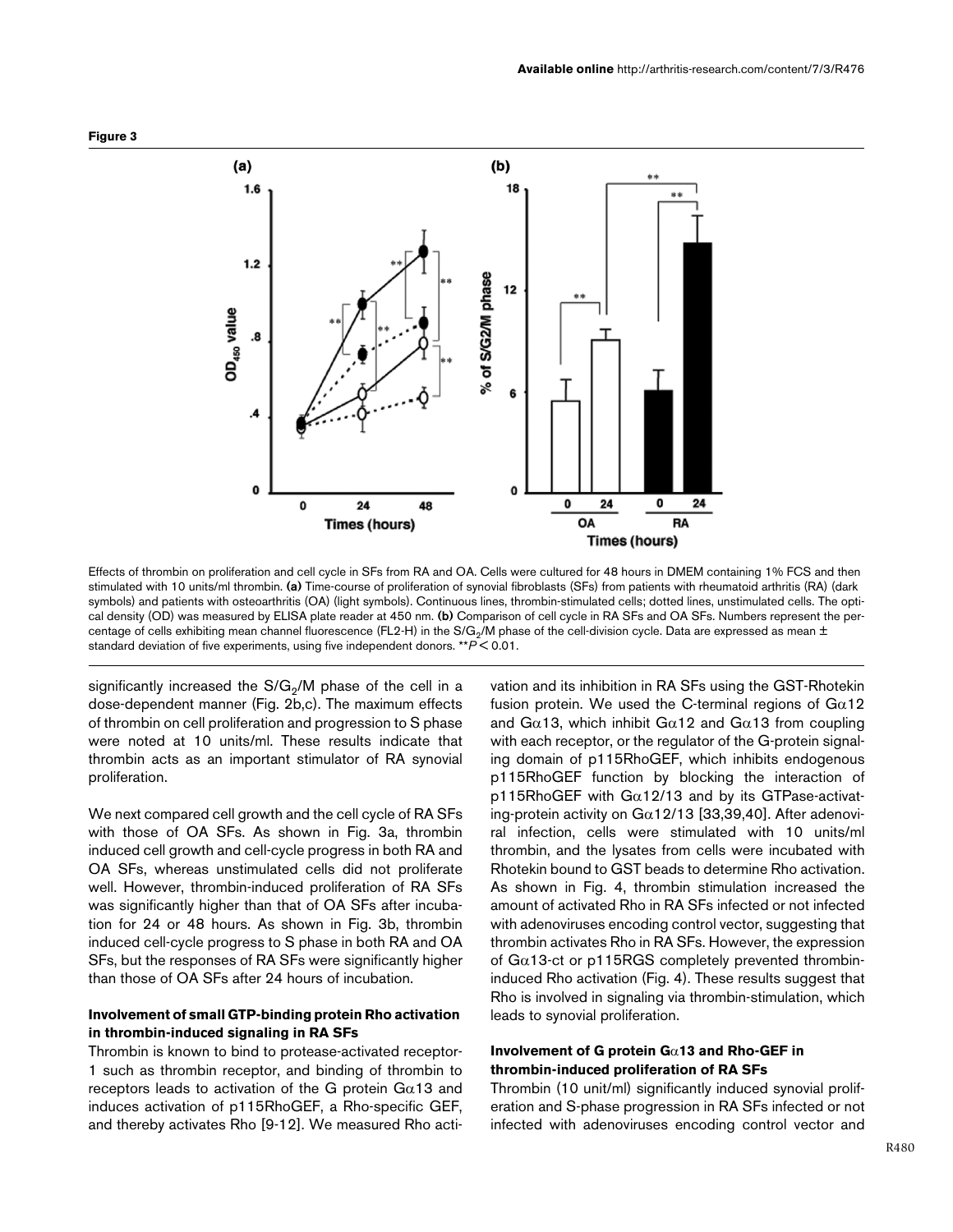

Inhibition of thrombin-induced Rho activation by expression of  $Ga13$ -ct and p115RGS in RA synovial fibroblasts. Rheumatoid arthritis (RA) synovial fibroblasts (SFs) were or were not infected with adenoviruses encoding green-fluorescent protein (GFP) (control vector), the C-terminal regions of Gα13 (Gα13-ct), or P115RGS. Cells that were not infected with adenovirus were incubated in the medium alone. Cells were then cultured for 48 hours in DMEM containing 1% FCS, then stimulated with 10 units/ml thrombin for 1 minute or were loaded with GTPγS (positive control), after which they were lysed to measure Rho activity. Rho activity is indicated by the amount of Rho bound by the Rhotekin-Rho-binding domain (RBD) **(top)**. The percentage of activated Rho **(graph)** is expressed as a ratio relative to 4% of total Rho (4% of total protein used in the RBD bead pull-down experiments). Results are representative of three experiments. Western blot analysis confirmed that equal amounts of total Rho were used for the pull-down assay under each condition (data not shown). (-), cells without infection; p115RGS, regulator of G-protein signaling domain of p115Rho guanine nucleotide exchange factor.

 $Ga12$ -ct (Fig. 5a,b). In contrast, thrombin failed to induce both cell proliferation and S-phase progression in RA SFs expressing  $Ga13$ -ct and p115RGS (Fig. 5a,b). These data suggest that  $Ga13$  (but not  $Ga12$ ) and RhoGEF are involved in signaling via thrombin-stimulation, which leads to synovial proliferation.

# **Induction of IL-6 secretion via Rho-mediated signaling in RA SFs**

Finally, we assessed IL-6 secretion by RA SFs, using ELISA. Fig. 6 shows the concentrations of IL-6 in supernatants of thrombin-stimulated RA SFs. Stimulation with 10 units/ml thrombin significantly increased IL-6 secretion at 6 hours (Fig. 6b), and this effect was dose-dependent (Fig. 6a). The same dose of thrombin produced a significant induction of IL-6 secretion by RA SFs infected or not infected with adenoviruses encoding control vector (Fig. 6c). However, the thrombin-induced IL-6 secretion in RA SFs transfected with G $\alpha$ 12-ct and G $\alpha$ 13-ct was partially reduced and that in RA SFs expressing p115RGS was markedly inhibited (Fig. 6c). These results suggest that thrombin-induced IL-6 secretion by RA SFs is mainly mediated through RhoGEF.

# **Discussion**

The multiple functions of synovial cells including proliferation, apoptosis, adhesion, and cytokine production are induced by intracellular signaling, which plays a pivotal role in the pathological processes of RA, a representative inflammatory disease. Among the signaling molecules, we document here the relevance of Rho to the pathogenesis of RA synovitis, based on the following results: high expression of thrombin receptor on RA SFs and thrombin markedly increased the proliferation of these cells and progression of the cell cycle to S phase; thrombin induced the activation of Rho; Rho activation as well as proliferation and S-phase progression were completely blocked by either p115RGS or G $\alpha$ 13-ct; and thrombin-induced IL-6 secretion was also reduced by  $p115RGS$  and  $Ga13$ -ct.

Rho is activated by the G12/13 family of heterotrimeric GTP-binding proteins through the stimulation of GEF activity of p115RhoGEF [12,39]. However, p115RhoGEF can activate as well as inhibit Rho signaling after stimulation of protease-activated receptor-1 [9,41]. p115RhoGEF also contains the regulator of G-protein signaling (RGS) domain at its N terminus, through which it interacts with  $G\alpha$ 12/13 and functions as a GTPase-activating protein for G12/13 [39,42]. Furthermore, several groups have reported that Cterminal fragments of  $Gα12$  and  $Gα13$  can inhibit the interaction of receptors with G12 and G13, respectively [33,40,43]. Therefore, we used p115RGS domains and Cterminal fragments of  $Ga$  subunits as inhibitors to analyze  $G\alpha$ 12- and  $G\alpha$ 13-mediated signaling pathways. Using the N-terminal RGS domain of p115RhoGEF, we observed that thrombin activated Rho-dependent signaling and induced synovial proliferation via the G13 pathway.

Previous studies postulated that local fibrin deposition promotes inflammation and tissue destruction, based on the findings of activation of the coagulation system and local generation of fibrin in inflamed arthritic joints [25,44]. Furthermore, recent studies indicate that the coagulation system is closely associated with the inflammation of RA. The level of thrombin, a ligand for G13, is markedly increased in the synovial fluid and tissue of RA patients, compared with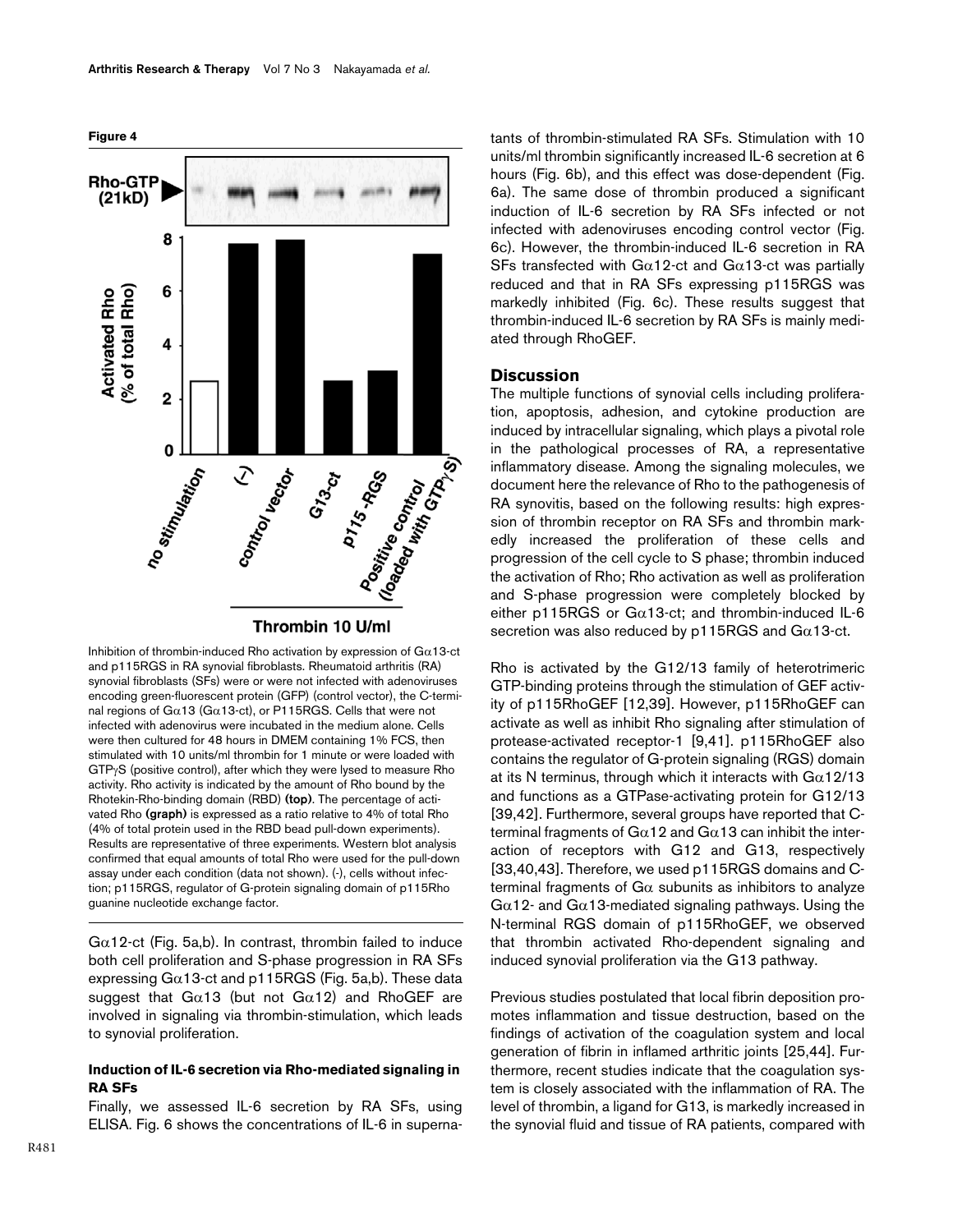



G13 and Rho signaling in thrombin-mediated synovial proliferation and S-phase progression in RA SFs. Rheumatoid arthritis (RA) synovial fibroblasts (SFs) infected or not infected with adenoviruses encoding GFP (control vector), the C-terminal regions of Gα12 (Gα12-ct), Gα13-ct, or p115RGS were cultured for 48 hours in DMEM containing 1% FCS and then stimulated with 10 units/ml thrombin. At 24 hours after the thrombin stimulation, proliferation assay and cell-cycle analysis of RA SFs were performed. **(a)** Effect of Rho signaling inhibition on thrombin-induced cell proliferation. Numbers represent the optical density (OD) as measured by ELISA plate reader at 450 nm. **(b)** Effect of Rho signaling inhibition on thrombin-induced cell-cycle progression. Numbers represent the percentage of cells that exhibited mean channel fluorescence (FL2-H) in the S/G<sub>2</sub>/ M phase. Data are expressed as mean ± standard deviation of five experiments, using five independent donors. (-), cells without infection; p115RGS, regulator of G-protein signaling domain of p115Rho guanine nucleotide exchange factor. \**P* < 0.05, \*\**P* < 0.01, in comparison with thrombin stimulation.

those of OA patients, and significantly correlates with RA activity [24]. Our results also indicated that the expression of the thrombin receptor was significantly higher in RA than OA synovial fibroblasts. Since the expression of thrombin receptor is up-regulated by thrombin itself, it is conceivable that up-regulation of thrombin receptor in RA SFs is a natural consequence of exposure to extravasated plasma thrombin and tissue remodeling during the inflammatory response [22,44,45]. Since thrombin induced cell growth and cell-cycle progress of both RA and OA SFs, thrombinmediated activation of fibroblasts may not be specific for RA SFs. However, responses of RA SFs to thrombin were significantly higher than those of OA SFs, suggesting that the thrombin–Rho pathway could be activated in RA SF.

In the present study, we observed failure of thrombin to induce both cell proliferation and S-phase progression in RA SFs that expressed G $\alpha$ 13-ct and p115RGS, but not  $Ga12$ -ct. These data suggest that G13 and p115RhoGEF, which is directly stimulated by G13, are involved in signaling via thrombin-stimulation, subsequent Rho activation, and synovial proliferation.

IL-6 plays an important role in the pathogenesis of RA [46- 51], since it is induced by a variety of stimuli such as IL-1 and TNF, is produced abundantly in RA synovium, and is detected at high concentrations in the synovial fluid and serum of RA. Among the various inflammatory cytokines, production of IL-1α, IL-1β, and TNF-α from RA SFs did not change after thrombin stimulation, as reported previously [25]. The obtained results showed that thrombin markedly induced IL-6 secretion from RA SFs. The thrombin-induced IL-6 secretion was completely inhibited in RA SFs expressing p115RGS, whereas it was partially suppressed in the cells that expressed  $Ga12$ -ct and  $Ga13$ -ct, suggesting the possible existence of another pathway for the activation of RhoGEF during IL-6 secretion in RA SFs.

Considering these findings all together, we conclude that Rho plays a key role in synovial proliferation, S-phase cellcycle progression, and IL-6 secretion by thrombin-stimulated RA SFs during the pathological process of synovial inflammation. Furthermore, because  $p115RGS$  and  $Ga13$ appear to be potent inhibitors of these cellular functions by targeting the thrombin–G13–GEF–Rho pathway, a rational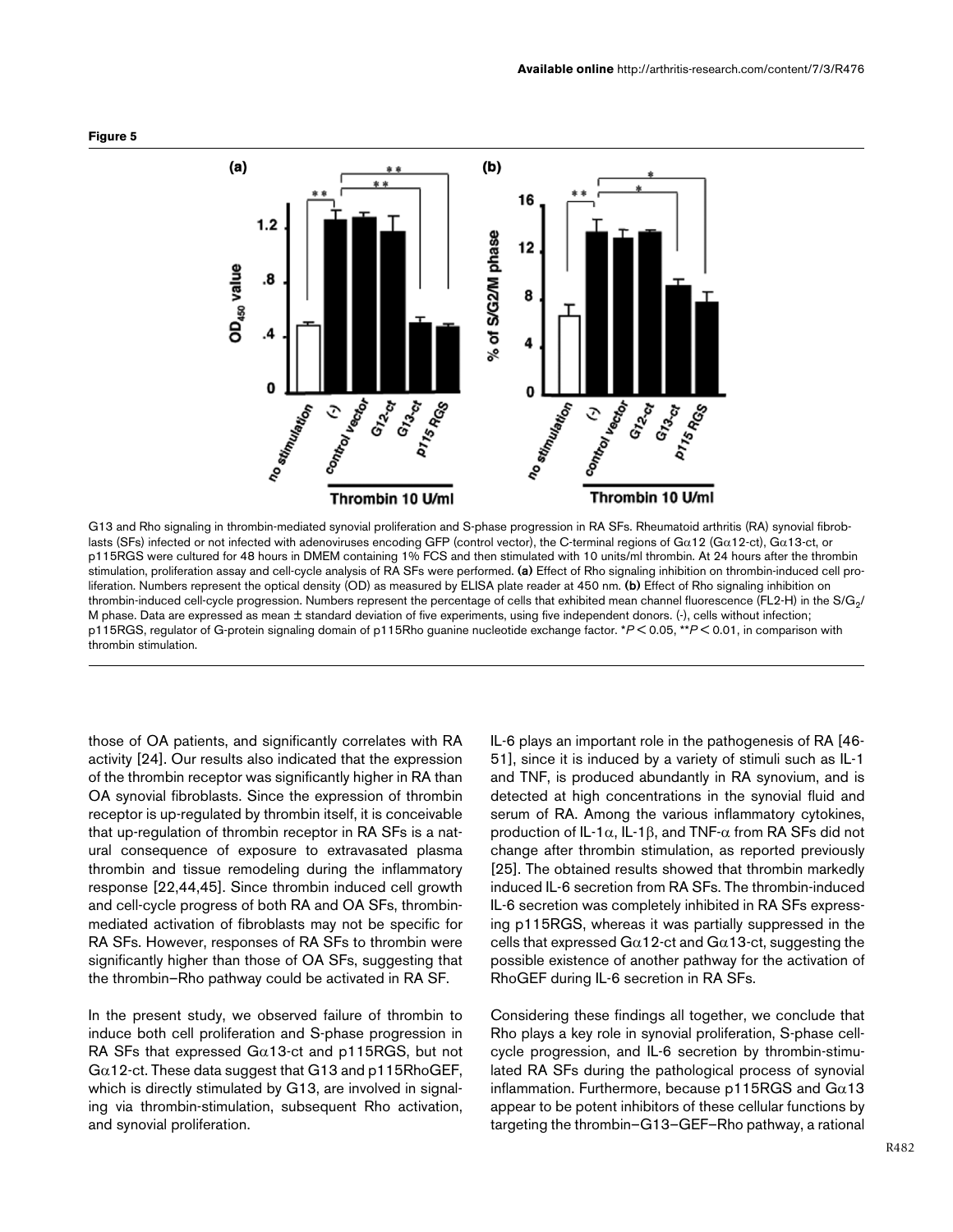

Thrombin induces IL-6 secretion via Rho-mediated signaling in RA synovial fibroblasts. Rheumatoid arthritis (RA) synovial fibroblasts (SFs) were or were not infected with adenoviruses encoding green-fluorescent protein (control vector), the C-terminal regions of  $G\alpha$ 12 ( $G\alpha$ 12ct),  $G\alpha$ 13-ct, or p115RGS. Cells were cultured for 48 hours in DMEM containing 1% FCS, then stimulated with the indicated amount of thrombin. At 3 to 24 hours after thrombin stimulation, the supernatants of cultured cells were collected and assayed for IL-6 using commercial ELISA kits. **(a)** Dose-dependent IL-6 production by RA SFs at 12 hours after thrombin stimulation. **(b)** Time course of IL-6 secretion by RA SFs stimulated with 10 units/ml thrombin. **(c)** Effect of Rho signaling inhibition on thrombin-induced IL-6 secretion at 12 hours after thrombin stimulation. Data are expressed as mean ± standard deviation of five experiments, using five independent donors. (-), cells without infection; p115RGS, regulator of the G-protein signaling domain of p115Rho guanine nucleotide exchange factor. \**P* < 0.05, \*\**P* < 0.01, in comparison with (a) time 0, (b) no thrombin stimulation, and (c) the indicated data.

design of future therapeutic strategies for RA synovitis could perhaps include the exploitation of the Rho pathway to directly reduce synovial cell growth *in vivo*.

# **Conclusion**

Our results indicate that stimulation with thrombin induced proliferation and IL-6 secretion by RA SFs through G13 and Rho pathways and suggest that the G13–GEF–Rho pathway plays an important role in the RA inflammatory process. A rational design of future therapeutic strategies for RA synovitis could perhaps include the exploitation of the Rho pathway to directly reduce synovial cell growth.

## **Competing interests**

The author(s) declare that they have no competing interests.

### **Authors' contributions**

SN designed the experimental design of the study, carried out the experiments, and drafted the manuscript. HK provided adenovirus and participated in the preparation of the manuscript. KS participated in the experimental design of the study. AM performed statistical analyses and participated in the design of the study. YT conceived of the study, participated in its design and coordination and helped to draft the manuscript. All authors read and approved the final manuscript.

#### **Acknowledgements**

We thank Ms T Adachi for her excellent technical assistance. This work was supported in part by a Research Grant-In-Aid for Scientific Research by the Ministry of Health, Labor and Welfare of Japan; the Ministry of Education, Culture, Sports, Science and Technology of Japan; and the University of Occupational and Environmental Health, Japan.

#### **References**

- 1. Etienne-Manneville S, Hall A: **[Rho GTPases in cell biology.](http://www.ncbi.nlm.nih.gov/entrez/query.fcgi?cmd=Retrieve&db=PubMed&dopt=Abstract&list_uids=12478284)** *Nature* 2002, **420:**629-635.
- 2. Bar-Sagi D, Hall A: **Ras and Rho GTPases: a family reunion.** *Cell* 2000, **13:**227-238.
- 3. Yamamoto M, Marui N, Sakai T, Morii N, Kozaki S, Ikai K, Imamura S, Narumiya S: **[ADP-ribosylation of the rhoA gene product by](http://www.ncbi.nlm.nih.gov/entrez/query.fcgi?cmd=Retrieve&db=PubMed&dopt=Abstract&list_uids=8502473) [botulinum C3 exoenzyme causes Swiss 3T3 cells to accumu](http://www.ncbi.nlm.nih.gov/entrez/query.fcgi?cmd=Retrieve&db=PubMed&dopt=Abstract&list_uids=8502473)[late in the G1 phase of the cell cycle.](http://www.ncbi.nlm.nih.gov/entrez/query.fcgi?cmd=Retrieve&db=PubMed&dopt=Abstract&list_uids=8502473)** *Oncogene* 1993, **8:**1449-1455.
- 4. Rodriguez-Fernandez JL, Sanchez-Martin L, Rey M, Vicente-Manzanares M, Narumiya S, Teixido J, Sanchez-Madrid F, Cabanas C: **Rho and Rho-associated kinase modulate the tyrosine kinase [PYK2 in T-cells through regulation of the activity of the integrin](http://www.ncbi.nlm.nih.gov/entrez/query.fcgi?cmd=Retrieve&db=PubMed&dopt=Abstract&list_uids=11489881) [LFA-1.](http://www.ncbi.nlm.nih.gov/entrez/query.fcgi?cmd=Retrieve&db=PubMed&dopt=Abstract&list_uids=11489881)** *J Biol Chem* 2001, **276:**40518-40527.
- 5. Van Aelst L, D'Souza-Schorey C: **[Rho GTPases and signaling](http://www.ncbi.nlm.nih.gov/entrez/query.fcgi?cmd=Retrieve&db=PubMed&dopt=Abstract&list_uids=9308960) [networks.](http://www.ncbi.nlm.nih.gov/entrez/query.fcgi?cmd=Retrieve&db=PubMed&dopt=Abstract&list_uids=9308960)** *Genes Dev* 1997, **11:**2295-2322.
- 6. Coughlin SR: **[How the protease thrombin talks to cells.](http://www.ncbi.nlm.nih.gov/entrez/query.fcgi?cmd=Retrieve&db=PubMed&dopt=Abstract&list_uids=10500117)** *Proc Natl Acad Sci USA* 1999, **96:**11023-11027.
- 7. Barr AJ, Brass LF, Manning DR: **[Reconstitution of receptors and](http://www.ncbi.nlm.nih.gov/entrez/query.fcgi?cmd=Retrieve&db=PubMed&dopt=Abstract&list_uids=8999927) GTP-binding regulatory proteins (G proteins) in Sf9 cells. A [direct evaluation of selectivity in receptor. G protein coupling.](http://www.ncbi.nlm.nih.gov/entrez/query.fcgi?cmd=Retrieve&db=PubMed&dopt=Abstract&list_uids=8999927)** *J Biol Chem* 1997, **272:**2223-2229.
- 8. Vogt S, Grosse R, Schultz G, Offermanns S: **[Receptor-depend](http://www.ncbi.nlm.nih.gov/entrez/query.fcgi?cmd=Retrieve&db=PubMed&dopt=Abstract&list_uids=12771155)[ent RhoA activation in G12/G13-deficient cells: genetic evi](http://www.ncbi.nlm.nih.gov/entrez/query.fcgi?cmd=Retrieve&db=PubMed&dopt=Abstract&list_uids=12771155)[dence for an involvement of Gq/G11.](http://www.ncbi.nlm.nih.gov/entrez/query.fcgi?cmd=Retrieve&db=PubMed&dopt=Abstract&list_uids=12771155)** *J Biol Chem* 2003, **278:**28743-28749.
- 9. Holinstat M, Mehta D, Kozasa T, Minshall RD, Malik AB: **[Protein](http://www.ncbi.nlm.nih.gov/entrez/query.fcgi?cmd=Retrieve&db=PubMed&dopt=Abstract&list_uids=12754211) [kinase Calpha-induced p115RhoGEF phosphorylation signals](http://www.ncbi.nlm.nih.gov/entrez/query.fcgi?cmd=Retrieve&db=PubMed&dopt=Abstract&list_uids=12754211) [endothelial cytoskeletal rearrangement.](http://www.ncbi.nlm.nih.gov/entrez/query.fcgi?cmd=Retrieve&db=PubMed&dopt=Abstract&list_uids=12754211)** *J Biol Chem* 2003, **278:**28793-28798.
- 10. Hart MJ, Jang X, Kozasa T, Roscoe W, Singer WD, Gilman AG, Sternweis PC, Bollag G: **[Direct stimulation of the guanine](http://www.ncbi.nlm.nih.gov/entrez/query.fcgi?cmd=Retrieve&db=PubMed&dopt=Abstract&list_uids=9641916) [nucleotide exchange activity of p115 RhoGEF by Galpha13.](http://www.ncbi.nlm.nih.gov/entrez/query.fcgi?cmd=Retrieve&db=PubMed&dopt=Abstract&list_uids=9641916)** *Science* 1998, **280:**2112-2114.
- 11. Bhattacharyya R, Wedegaertner PB: **[Galpha 13 requires palmi](http://www.ncbi.nlm.nih.gov/entrez/query.fcgi?cmd=Retrieve&db=PubMed&dopt=Abstract&list_uids=10747909)toylation for plasma membrane localization, Rho-dependent [signaling, and promotion of p115-RhoGEF membrane binding.](http://www.ncbi.nlm.nih.gov/entrez/query.fcgi?cmd=Retrieve&db=PubMed&dopt=Abstract&list_uids=10747909)** *J Biol Chem* 2000, **275:**14992-14999.
- 12. Wells CD, Liu MY, Jackson M, Gutowski S, Sternweis PM, Rothstein JD, Kozasa T, Sternweis PC: **[Mechanisms for reversible](http://www.ncbi.nlm.nih.gov/entrez/query.fcgi?cmd=Retrieve&db=PubMed&dopt=Abstract&list_uids=11698392) [regulation between G13 and Rho exchange factors.](http://www.ncbi.nlm.nih.gov/entrez/query.fcgi?cmd=Retrieve&db=PubMed&dopt=Abstract&list_uids=11698392)** *J Biol Chem* 2002, **277:**1174-1181.
- 13. Tharaux PL, Bukoski RC, Rocha PN, Crowley SD, Ruiz P, Nataraj C, Howell DN, Kaibuchi K, Spurney RF, Coffman TM: **[Rho kinase](http://www.ncbi.nlm.nih.gov/entrez/query.fcgi?cmd=Retrieve&db=PubMed&dopt=Abstract&list_uids=12816987) [promotes alloimmune responses by regulating the prolifera](http://www.ncbi.nlm.nih.gov/entrez/query.fcgi?cmd=Retrieve&db=PubMed&dopt=Abstract&list_uids=12816987)[tion and structure of T cells.](http://www.ncbi.nlm.nih.gov/entrez/query.fcgi?cmd=Retrieve&db=PubMed&dopt=Abstract&list_uids=12816987)** *J Immunol* 2003, **171:**96-105.
- 14. Salazar-Fontana LI, Barr V, Samelson LE, Bierer BE: **[CD28](http://www.ncbi.nlm.nih.gov/entrez/query.fcgi?cmd=Retrieve&db=PubMed&dopt=Abstract&list_uids=12928366) [engagement promotes actin polymerization through the acti](http://www.ncbi.nlm.nih.gov/entrez/query.fcgi?cmd=Retrieve&db=PubMed&dopt=Abstract&list_uids=12928366)[vation of the small Rho GTPase Cdc42 in human T cells.](http://www.ncbi.nlm.nih.gov/entrez/query.fcgi?cmd=Retrieve&db=PubMed&dopt=Abstract&list_uids=12928366)** *J Immunol* 2003, **171:**2225-2232.